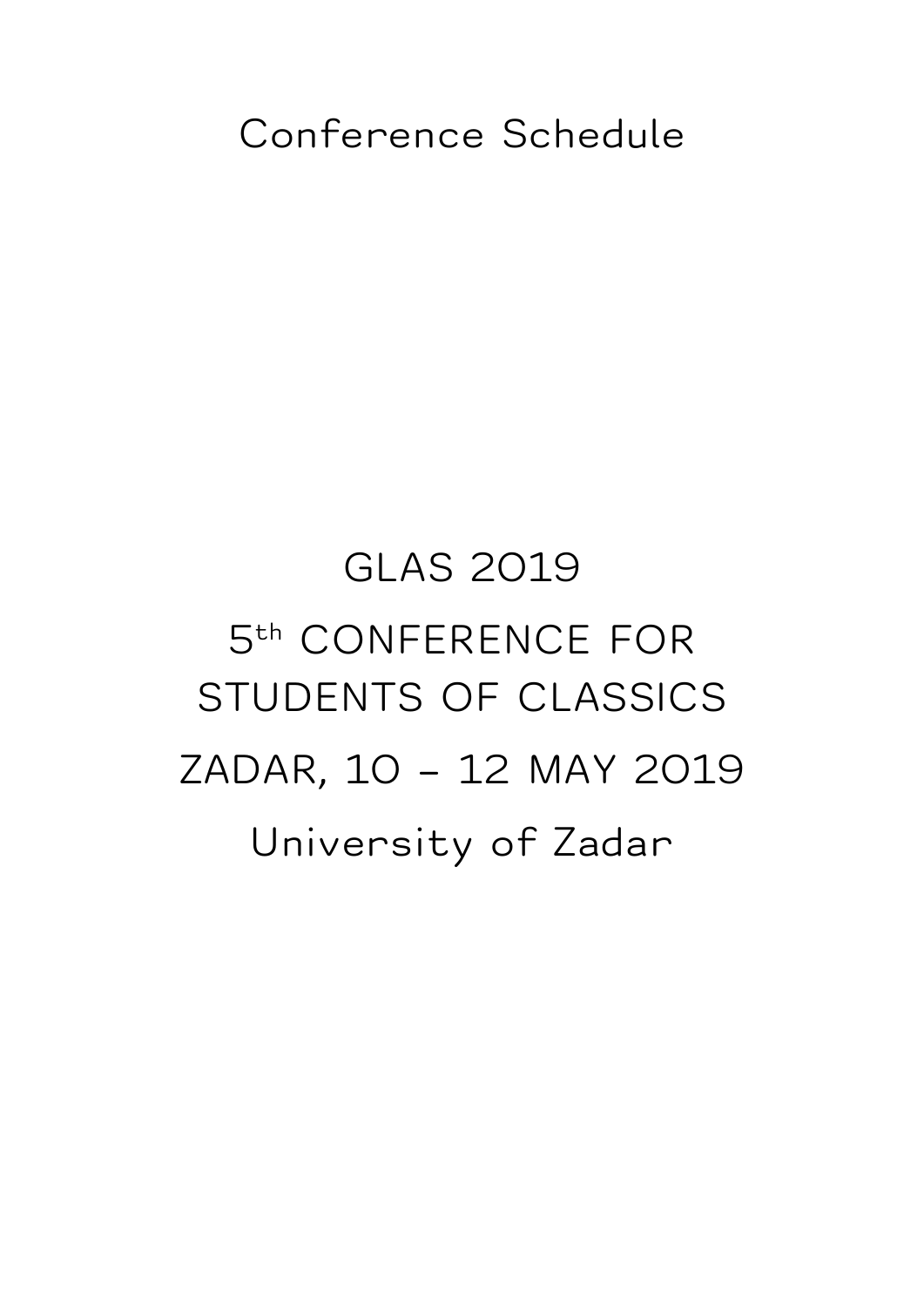# Day I - Friday, 10<sup>th</sup> May

# (Old Campus – Classroom 137)

### 10.00 - 10.45 REGISTRATION

11.00 - 12.00 Guided Tour of the Archaeological Museum

#### 12.00 – 14.30 LUNCH BREAK

14.30 – 14.50

Doc. dr. sc. Diana Sorić – Opening word

14.50 – 15.10

Anja Božič - "Multum a me ipso differre compulsus sum": Pier Paolo Vergerio's Rhetoric in his Cicero's Response to Petrarch

> 15.10 – 15.30 Borislav Petrov - The Middle English Poem 'Sir Orfeo'

> > 15.30 – 15.50

Aiša Napast - Some accounts in William of Malmesbury's Gesta Regum Anglorum

#### 15.50-16.10 COFFEE BREAK

16.10 – 16.30

Slobodan Tanaskovski - The Semantics of *δράκων* in Ancient Greek Literature and Mythology

16.30 – 16.50 Diana Zulcheva - Aims and Methods of Etymology in Ancient Greek Literature

16.50 – 17.10 Petar Soldo - Lucian of Samosata and Linguistic Purism: A Survey of Attic Words in Iudicium Vocalium

17.10 - 17.30 Ivana Zečević - The Language of the Gods in Homer's *Iliad* and Odyssey

# 20.00 SOCIAL EVENING – STUDENT CLUB BOŽO LEROTIĆ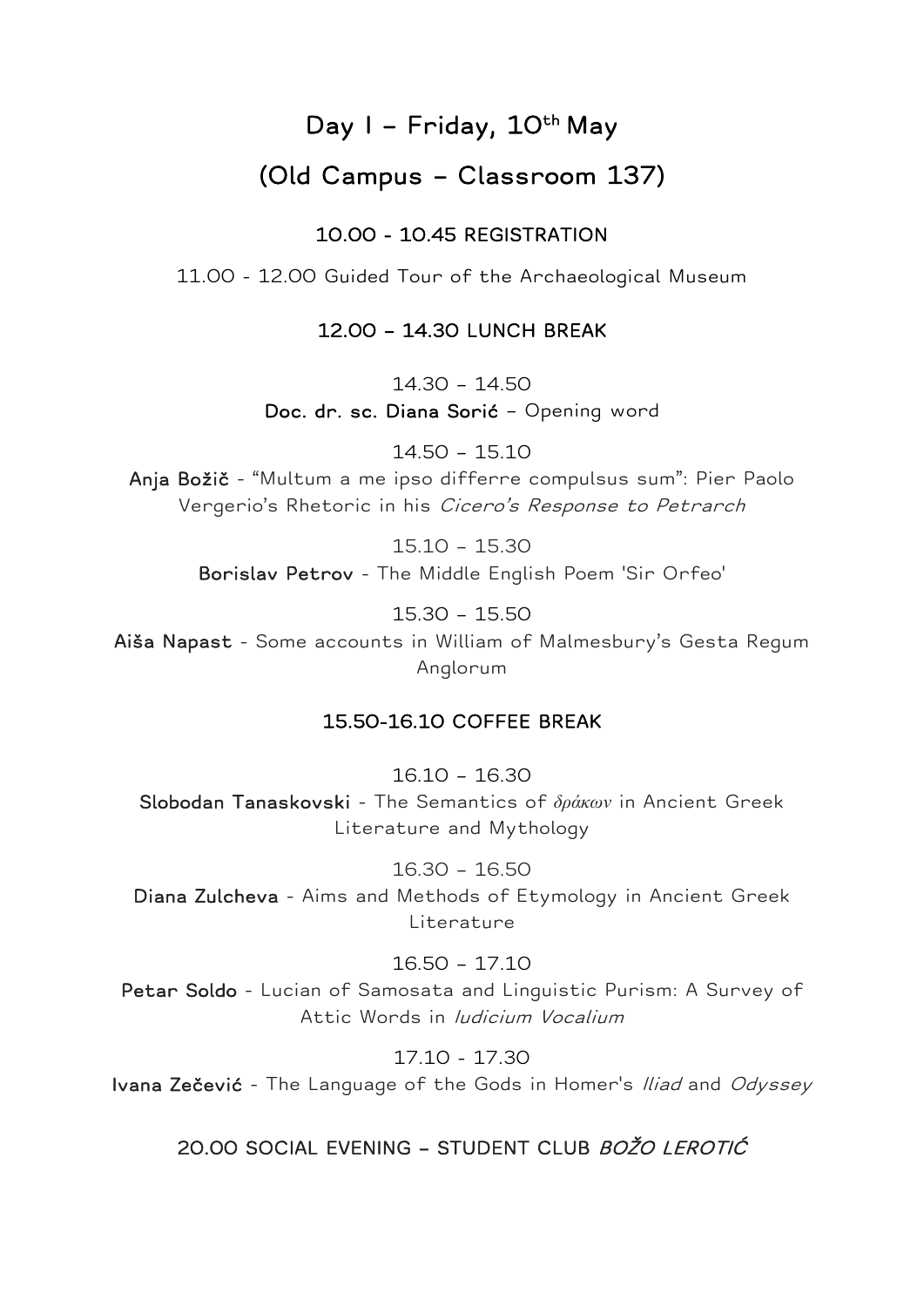Day II - Saturday, 11<sup>th</sup> May

# (Old Campus – Student Club Božo Lerotić)

10.00 – 10.20

Jakob Piletič - Tres linguae sacrae: Hebraea, Graeca et Latina: St. Jerome's Latin Translation of Sacred Scriptures as an Authentic Language of the Bible

10.20 – 10.40

Mir**ó**n Jur**í**k - John Chrysostom and Goths: Christianization Efforts

10.40 – 11.00 Aleksandar Anđelović - The Fertile Desert: Inspirational Writings by and for Early Christian Monks

11.00 – 11.20 Marija Manasievska - The Dualistic Religious Heritage in the Macedonian Folk Tales

# 11.20 – 11.40 COFFEE BREAK

11.40 – 12.00 Isidora Tolić - Natural or Artificial? Justin Martyr and the Mithraistic Cave

12.00 – 12.20

Ana Bembič - Julian the Apostate: The Last Pagan Roman Emperor and His Vision of Restoring Pagan Religion

> 12.20 – 12.40 Ante Taslak - Dionysus and His Mysteria

12.40 – 13.00 Andrea Salayov**á** - Why Did People Curse? Comparison of the Themes Present in Primary Sources on Ancient Magic

#### 13.00 - 15.00 ORGANISED LUNCH AT TRATTORIA COLOSSEUM

15.00 – 15.20 Frederik Galambosi - Constitutio Antoniniana and Its Impact on Roman Citizenship

> 15.20 – 15.40 Josipa Bašić - Weaving Motif in Greek Literature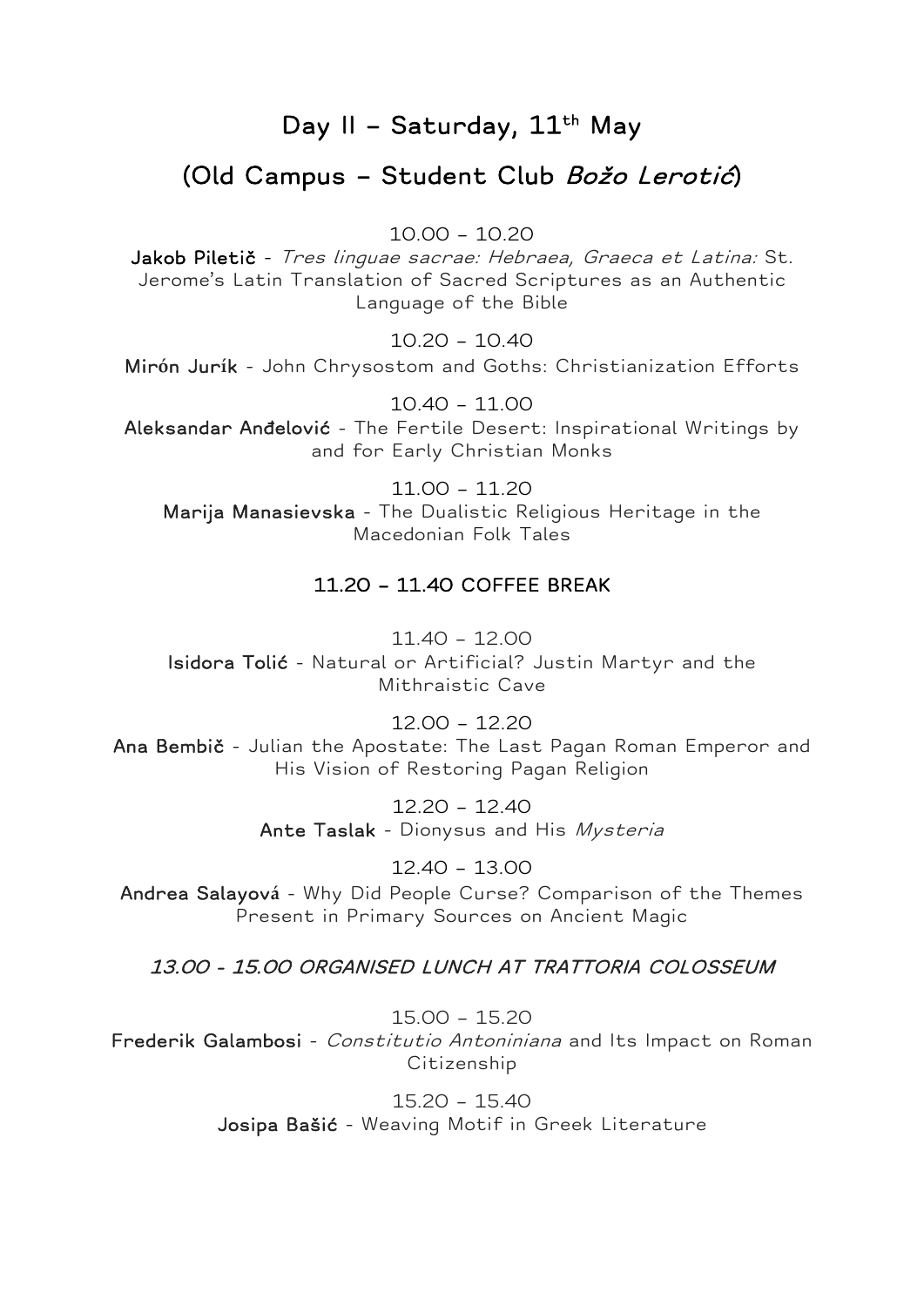15.40 – 16.00 Bettina Vladimirova laneva - Evander and His Role in Roman Literature in the Augustan Era

16.00 – 16.20 Ognjen Tošović - One Opinion on the Trojan War: Herodotus' Case

16.20 – 16.40

Blaž Zabel - Milman Parry at Harvard and Abroad: How Comparative Literature Shaped Homeric Studies

17.30 - 18.30 GUIDED TOUR OF THE ZADAR OLD TOWN

20.00 SOCIAL EVENING AT CAFFE BAR 72